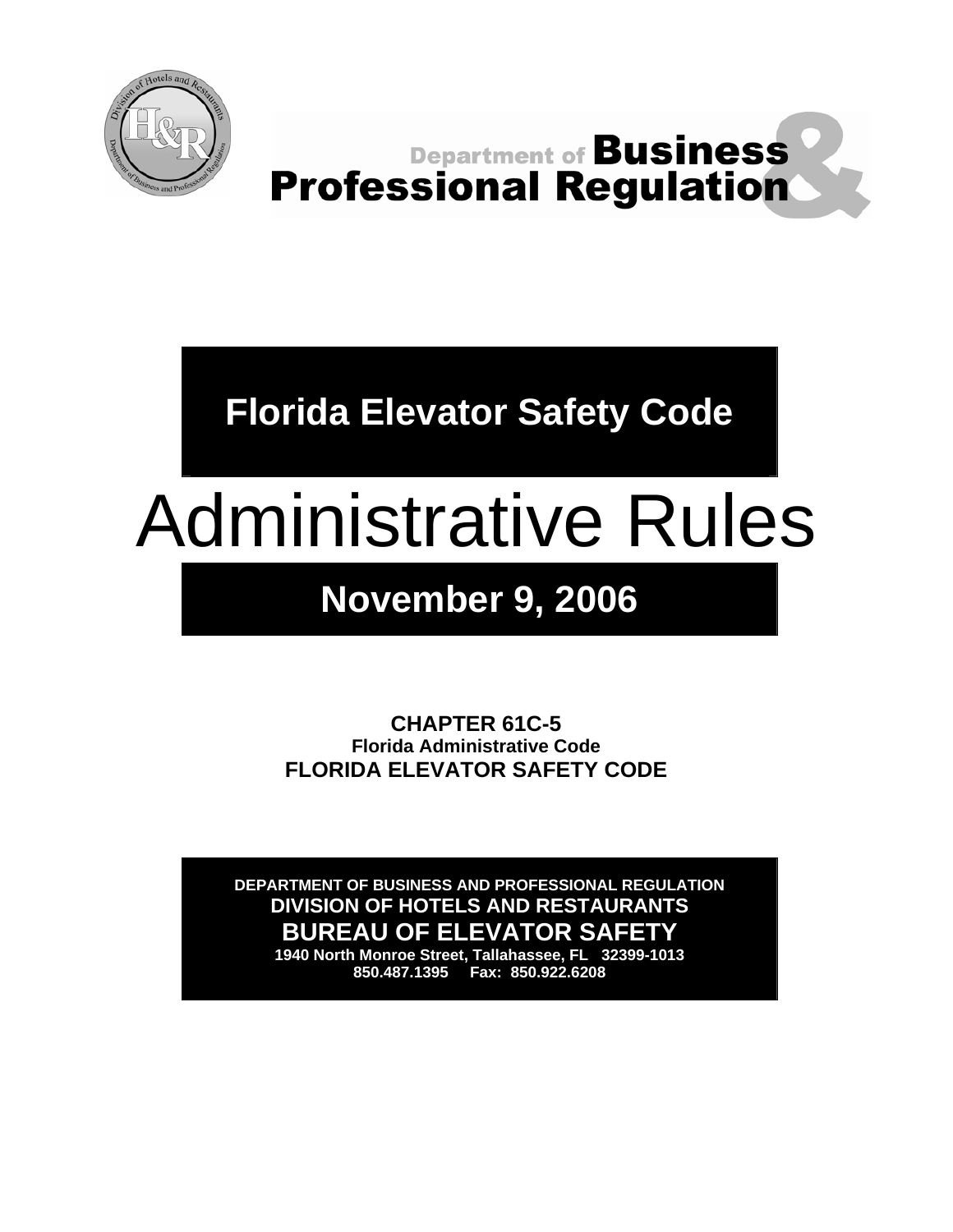## **2006 November 9**

# **CHAPTER 61C-5 Florida Administrative Code**

# **FLORIDA ELEVATOR SAFETY CODE**

61C-5.001 Elevators, Dumbwaiters, Escalators, Moving Walks, Manlifts, Inclined and Vertical Wheelchair Lifts and Inclined Stairway Chairlifts. *(Amended 10-4-00)* 61C-5.0012 Electrolysis Protection for Underground Hydraulic Elevator Cylinders. *(New 9-10-89)* 61C-5.004 Bulletin Boards. *(Amended 10-4-00)* 61C-5.0051 Emergency Stop Switches and In-Car Stop Switches. *(Amended 2-2-94)* 61C-5.0052 Falsification of Reports. (*Repealed 8-1-96)* 61C-5.006 Elevator Fees; Permits, Annual Certificates of Operation. *(Amended 5-24-01)* 61C-5.007 Fees; Certificates of Competency, Renewal. *(Amended 8-21-06)*  61C-5.008 Definitions. *(New 11-9-06)* 61C-5.0085 Continuing Education Requirements. *(New 11-9-06)* 61C-5.009 Venting of Hoistways, Minimum Requirements. *(Amended 10-04-00)* 61C-5.011 Alterations to Electric and Hydraulic Elevators and Escalators. *(Amended 10-04-00)* 61C-5.012 Elevator Accessibility for Americans with Disabilities. (*Repealed 8-1-96)* 61C-5.013 Service Maintenance Contracts. *(Amended 10-4-00)* 61C-5.015 Enforcement and Penalties. (*Repealed 8-1-96)*  61C-5.016 Elevator Safety Technical Advisory Council *(New 10-20-04)*.

#### **61C-5.001 Elevators, Dumbwaiters, Escalators, Moving Walks, Manlifts, Inclined and Vertical Wheelchair Lifts and Inclined Stairway Chairlifts.**

The installation and maintenance of elevators, dumbwaiters, escalators, moving walks, manlifts, inclined and vertical wheelchair lifts, and inclined stairway chairlifts, in Florida, shall be governed by the following standards, which are hereby adopted by reference, with certain amendments and exclusions. This rule shall not apply to hand-operated dumbwaiters, construction hoists, or other similar temporary lifting or lowering apparatus.

(1) American National Standard Safety Code for elevators and escalators, ASME A17.1, 1996 edition, effective 10-4-00 and ASME A17.1a, 1997 addenda, effective 10-4-00, and ASME A17.1b, 1998 addenda, effective 10-4-00.

(2)(a) American National Standard Inspectors Manual for Electric Elevators, ASME A17.2.1, 1996 edition including ASME A17.2.1a, 1997 Addenda and ASME A17.2.1b, 1998 Addenda.

 (b) American National Standard inspectors Manual of Hydraulic Elevators ASME A17.2.2, 1997 edition including ASME A17.2.2a, 1998 Addenda.

 (c) American National Standard Inspectors Manual for Escalators and Moving Walks, ASME A17.2.3, 1998 edition.

(3) American National Standard Safety Code for Manlifts, ASME A90.1, 1992 edition.

(4) National Fire Protection Association, NFPA-70, National Electrical Code, 1999 edition.

(5) The Uniform Fire Safety Standards for Elevators, Chapter 4A-47, Florida Administrative Code, established by the Department of Insurance, State Fire Marshal's Office, are hereby adopted by reference.

(6) Each elevator shall be accessible to Americans with Disabilities in accordance with the Federal Americans with Disabilities Act Accessibility Guidelines, Appendix B, Sections 4.10 and 4.11 and all applicable requirements, references, and drawings set forth in these sections.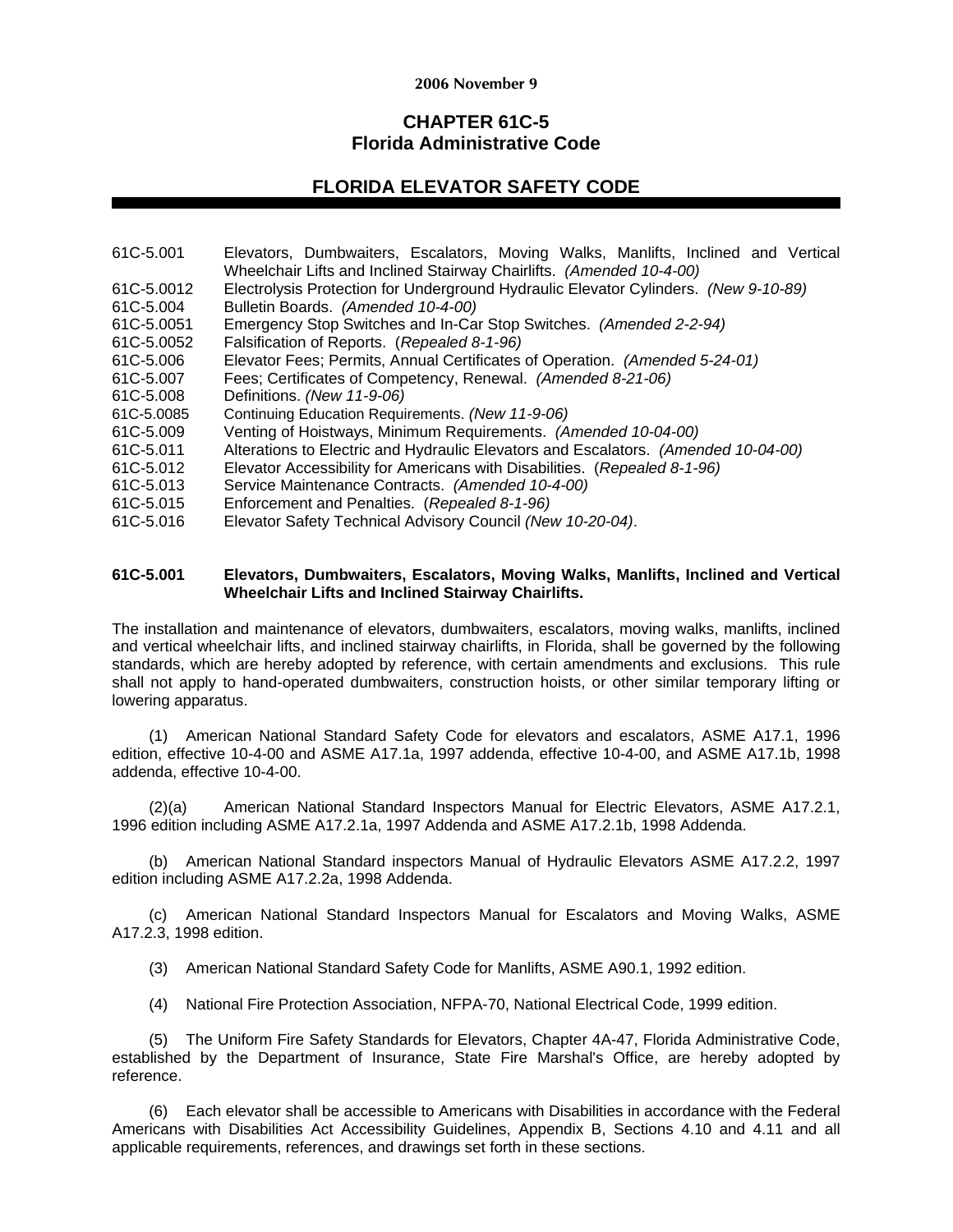(7) The following rules of ASME A17.1, are hereby amended as follows:

(a) Rule 211.9e is added, and reads as follows: Each car in a multicar group shall be sequentially numbered from left to right, as viewed from the elevator lobby.

(b) Rule 101.3a of the ASME A17.1, which is amended to read as follows: Rule 101.3a General Requirements. A permanent, safe and convenient means of access to elevator machine rooms and overhead machinery spaces shall be provided for authorized persons. The key to the machine rooms and overhead machinery spaces shall be kept on the premises at all times and readily available for use by state elevator inspectors.

(c) Rule 211.8 Switch Keys, of ASME A17.1, is amended to read as follows: The switches required by Rule 211.2 through 211.5, for all elevators in a building, must be operable by the same keys. This key must not operate any other switch and shall not be part of a building master key system. There must be a key for the designated level switch and for each elevator in the group. These keys must be kept on the premises at all times in a location readily accessible to authorized personnel, and state elevator inspectors, but not where the key is available to the general public. NOTE: (RULE 211.8): Local authorities may specify a uniform keyed lock box to contain the necessary keys.

(d) Rule 805.2d is added, and reads as follows: The key for the starting switches must be kept on the premises at all times in a location readily available to authorized personnel and state elevator inspectors, but not where the key is available to the general public.

Rule 106.1b(3). Drains connected directly to sewers shall not be installed in elevator pits. Where drains are not provided to prevent the accumulation of water, a sump of adequate size and depth to accommodate a pump shall be provided, with or without a pump.

- (8) Specifically excluded from ASME A17.1, 1996 edition and supplements are:
- (a) Part XVIII, entitled Screw Column Elevators.

(b) Part XXI, entitled Private Residence Inclined Stairway Chairlifts and Inclined and Vertical Wheelchair Lifts.

(c) Section 1200 General Requirements, Rule 1200.1 Conformance with Safety Code for Existing Installations.

(d) Part V, Private Residence Elevators.

*Specific Authority 399.02 FS. Law Implemented 399.02 FS. History--Amended 10-20-63, 4-20-64, 11-17-73, 12-20-73, Revised 3-22-74, Amended 12-18-74, 8-21-79, 8-1-82, 9-19-84, Formerly 7C-5.01, Amended 11-1-87, 10-31-88, 6-12-89, 9-10-89, 10-3-90, 5-12-91, 6-23-91, 8-9-91, 8-27-92, Formerly 7C-5.001, Amended 2-2-94, 8-1-96, 1-1-98, 10-4-00.*

#### **61C-5.008 Definitions.**

When used in this rule, the following terms shall have these meanings:

(1) "Bureau" means the Bureau of Elevator Safety.

(2) "Course" means a course, seminar or other program of instruction approved by the bureau for the purpose of satisfying continuing education requirements established in Chapter 399, Florida Statutes.

(3) "Course hour" means fifty minutes of instruction, exclusive of breaks, recesses, or time not spent in instruction.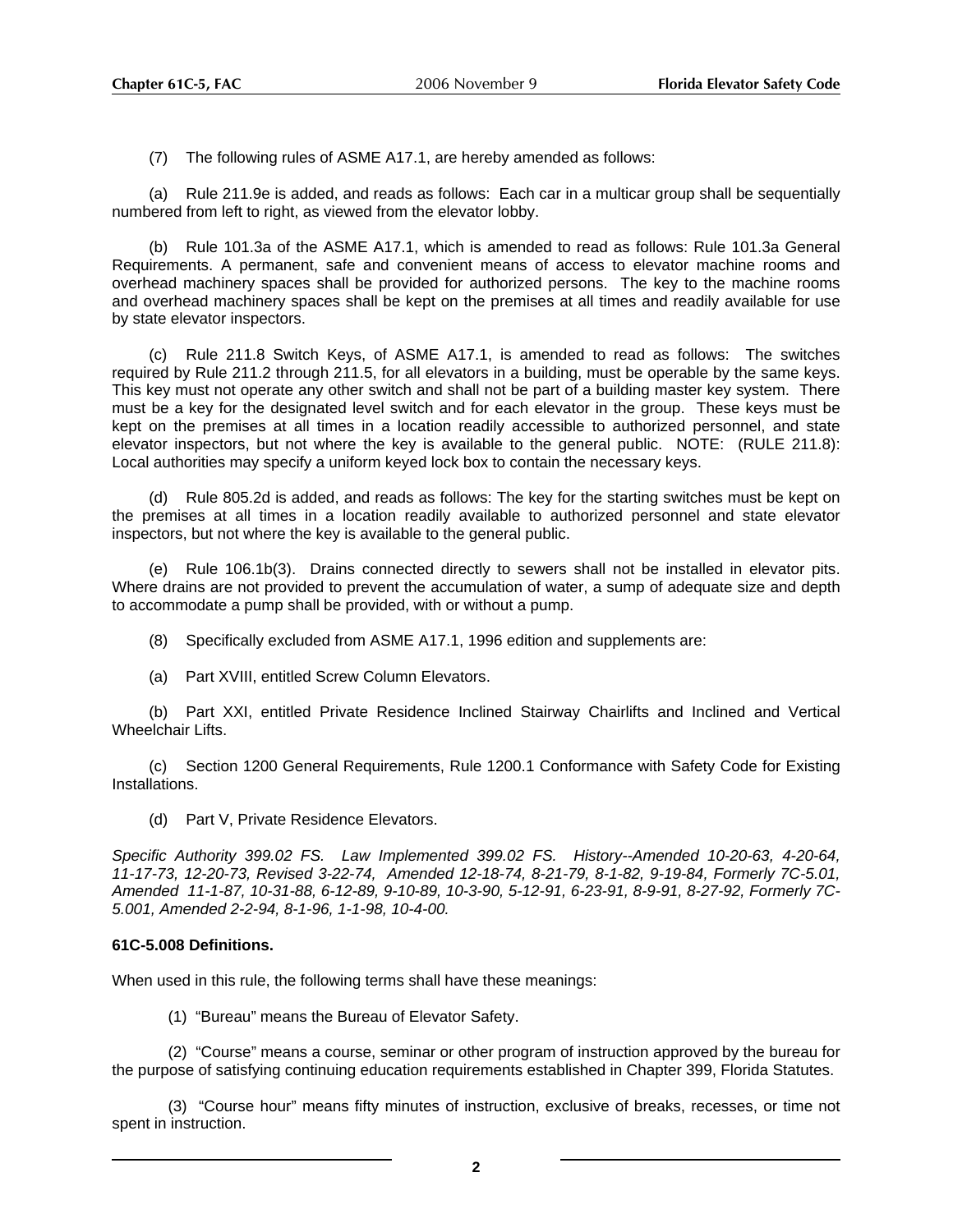(4) "Course provider" means the person or entity approved by and registered with the bureau pursuant to this rule and who is responsible for conducting a course approved pursuant to this rule.

(5) "Course instructor" means the person appointed by the course provider to actually conduct an approved course.

(6) "Current satisfactory inspection" means an inspection completed on or after August 1 of the previous year that is the most recent annual inspection conducted prior to submission of the current application for renewal and contains no violations.

(7) "Direct supervision" means a certificate of competency holder supervising an elevator helper as set forth in section 399.01(16), Florida Statutes, is within physical proximity of the person being directly supervised such that timely observation and evaluation of the work being performed is facilitated to ensure the work is completed in accordance with applicable statutory and administrative code requirements.

(8) "Session" means each distinct occasion a course is conducted.

(9) "Syllabus" means a detailed outline of the course content to a level of detail that sufficiently demonstrates the relevance required by section 61C-5.008(3).

*Specific Authority 399.01, 399.02, FS. Law Implemented 399.01(17), FS. History—New 11-9-06.* 

#### **61C-5.0085 Continuing Education Requirements.**

(1) Continuing Education Requirements.

(a) To renew a Certificate of Competency, a Certified Elevator Technician, or a Certified Elevator Inspector credential issued by the bureau pursuant to Chapter 399, Florida Statutes, that requires continuing education, a person must submit, in addition to the required application and fee, proof of completion within the current annual licensure period of 8 hours of approved continuing education.

(b) A person holding more than one individual credential issued by the bureau that requires continuing education need only complete 8 hours of continuing education during each annual period, but must submit proof of completion of the continuing education with each application submitted to the bureau for renewal of the credentials.

(c) A person initially certified or registered by the bureau 180 days or more prior to the renewal deadline must complete 4 hours of approved continuing education as a condition of renewal.

(d) A person initially certified or registered by the bureau for less than 180 days prior to the renewal deadline need not complete any approved continuing education as a condition of renewal.

(2) Course Provider Approval.

(a) Each course provider must register with and obtain approval from the bureau to appoint instructors and conduct courses that satisfy continuing education requirements of Chapter 399, Florida Statutes, by submitting a completed application. Approval shall be granted upon verification that the provider possesses the following: five years experience in the construction, alteration, modification, maintenance or repair of elevators, and one of the following:

1. Possession of a Certificate of Competency issued by the bureau and in good standing;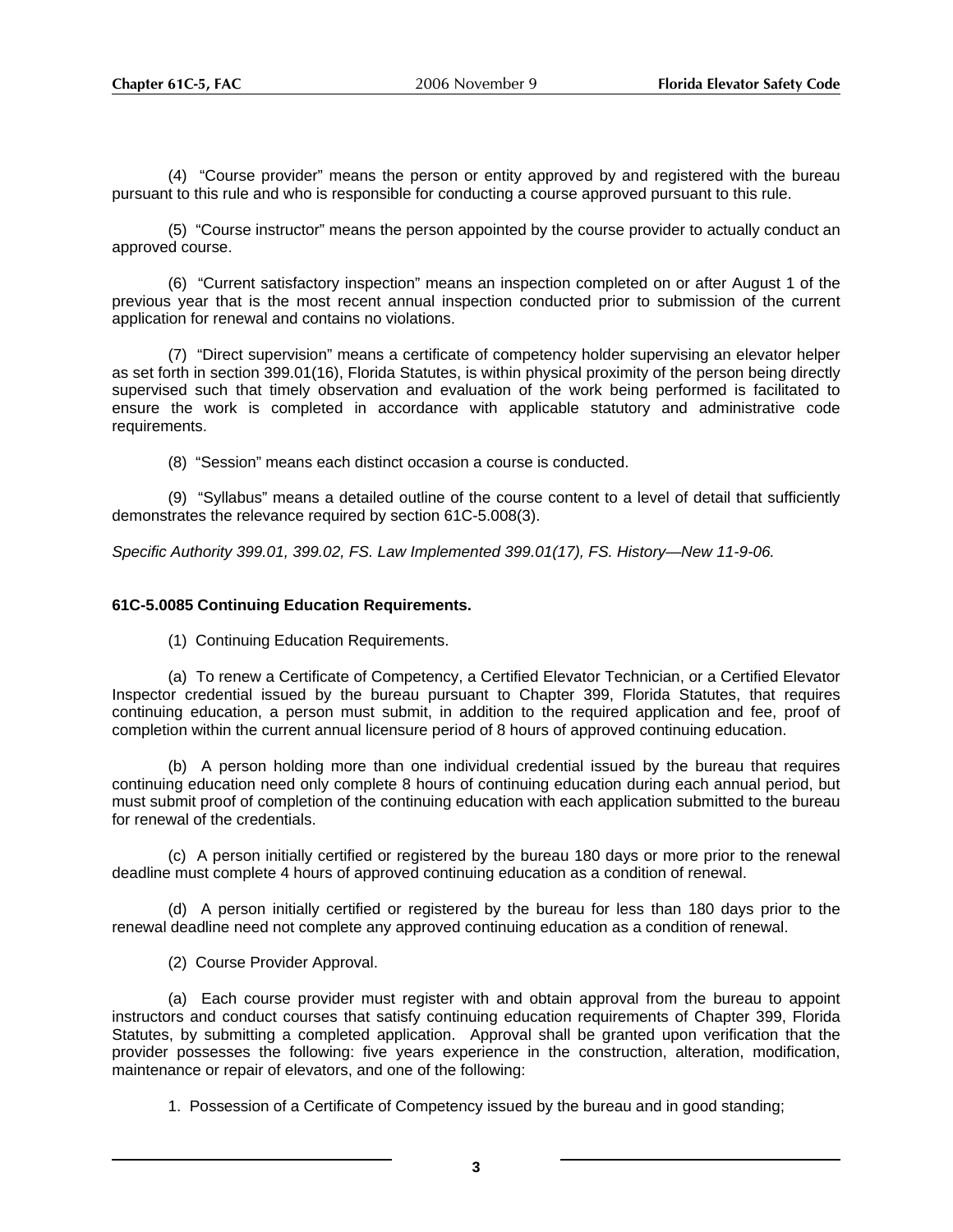2. Certification in good standing, pursuant to the American Society of Mechanical Engineers standards as a Qualified Elevator Inspector;

3. Proof of registration, licensure or certification in the elevator trade by a United States authority having jurisdiction, to standards substantially equal to or more stringent than those of Chapter 399, Florida Statutes.

(b) A licensed, certified or registered contractor or engineer having five years experience in the elevator industry may, upon verification, be approved as a course provider.

(c) Each course provider approval and registration expires three years from the date of issue, and must be renewed prior to conducting any further courses intended to satisfy continuing education requirements of Chapter 399, Florida Statutes.

(d) Each course provider seeking bureau approval must submit at least one continuing education course syllabus to the bureau for approval.

(e) A course provider must provide the bureau written notice of any material changes to information contained in its most recent application for, or renewal of, approval and registration no later than 30 days after such a change.

(f) The bureau shall maintain a list of all course providers it has approved.

(g) The bureau shall deny approval of, suspend, or revoke the registration of any course provider if based on any of the following:

1. Obtaining or attempting to obtain registration or course approval through fraud, deceit, false statements, or misrepresentation of material facts, whether such statements or misrepresentations are made knowingly or negligently.

2. Failure to provide complete and accurate information in the initial application for registration or in any notification of change in information.

3. Failure to notify the bureau of a change in the information required in subsection (4) for registration of course providers.

4. Falsification of any records regarding the continuing education courses conducted by the course provider or the persons who attended the courses.

5. Failure to maintain any required records regarding the continuing education courses conducted by the course provider or the persons who attended the courses.

6. Failure to properly record attendance at any session of an approved course.

7. Failure to provide the bureau with copies of any document or other information required to be maintained by the course provider pursuant to this rule.

8. Advertising that a course is approved prior to the date approval is granted, or otherwise including false or misrepresentative information in advertising.

9. Participating in any activity designed or intended to circumvent or evade the requirements of Chapter 399, Florida Statutes, or the rules adopted by the bureau to implement that section.

10. Failure to include the bureau course identification number in any advertisement, brochure, course completion certificate, or other marketing or instructional material.

(h) If a course provider's registration is suspended or revoked, the course provider must cancel all sessions scheduled after the suspension or revocation takes effect and refund any fees associated with those sessions until such time as the course provider is restored to good standing.

(i) The bureau may deny approval or renewal of, suspend, or revoke the registration of any course provider when any license prerequisite to approval and registration of the course provider becomes suspended or revoked by the bureau.

**4**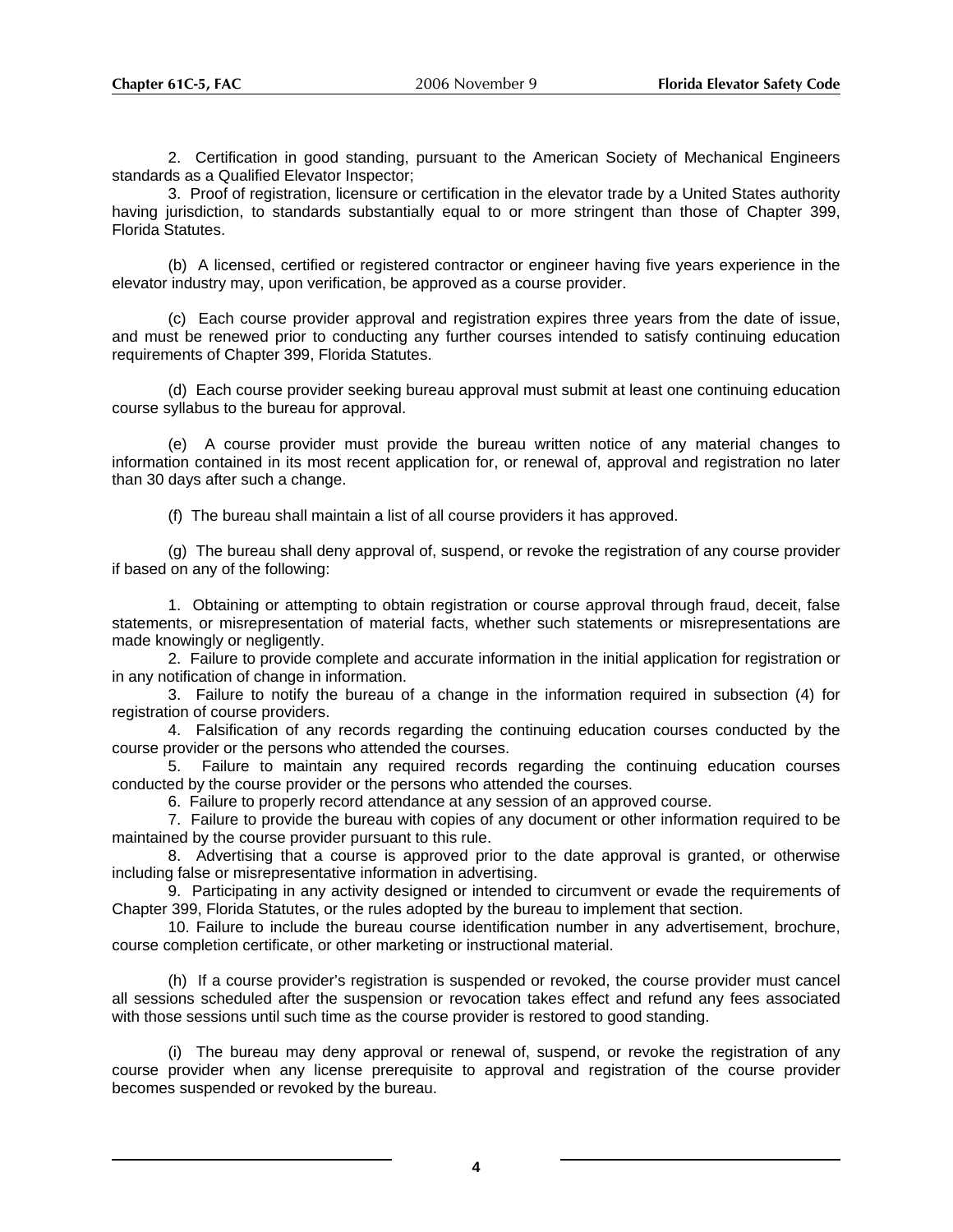(j) A provider whose approval and registration is delinquent, expired, suspended or revoked may not conduct courses. Any courses conducted while a provider is delinquent, expired, suspended or revoked, will not satisfy the continuing education requirements of Chapter 399, Florida Statutes.

(3) Continuing Education Course Approval.

(a) To satisfy continuing education requirements of Chapter 399, Florida Statutes, and this rule, each approved course provider must submit at least one continuing education course syllabus to the bureau for approval. To be approved as a course of continuing education for purposes of Chapter 399, Florida Statutes and this rule, the course must provide technical or safety relevance to elevator construction, alteration, modification, repair or maintenance.

(b) The following subjects are relevant and provided as a guide. Courses submitted for approval need not encompass all these nor be limited to only these: elevator general theory and principles; plan and specification reading and interpretation; electrical codes; wiring and protection; wiring methods and materials; special occupancies and situations; life safety and Americans with Disabilities Act; current adopted elevator safety codes; inspectors manuals and structural considerations; wheelchair or accessibility lifts; OSHA Safety standards; periodic safety tests; or use of specialized tools and equipment.

(c) Continuing education courses will only be considered for approval when the appropriate application is submitted by an approved course provider to the bureau. The application must include: total number of hours of the course; a syllabus that demonstrates topical relevance of the course and includes an accounting of time spent on each topic or subsection in increments of not less than a quarter hour; the name and qualifications of all instructors known at the time of the application. The bureau shall assign each approved course a unique identification number.

(d) Any course denied approval may be modified and resubmitted for approval.

(e) The bureau may not deny or withdraw approval for a course on the sole basis that another course provider conducts the same or similar course approved by the bureau.

(4) Course Instructor Qualifications.

(a) Course instructors must be affiliated with an approved course provider and possess education and experience that qualifies the instructor to teach the course or parts of the course to which he or she is assigned. This education and experience must be verified by the course provider, and consist of the following: five years experience in the construction, alteration, modification, maintenance or repair of elevators, and one of the following:

1. Possession of a Certificate of Competency issued by and in good standing with the bureau;

2. Current certification under the American Society of Mechanical Engineers standards as a Qualified Elevator Inspector;

3. Proof of registration, licensure or certification in the elevator trade by a United States authority having jurisdiction, to standards substantially equal to or more stringent than those of Chapter 399, Florida Statutes.

(b) A licensed, certified or registered contractor or engineer having five years experience in the elevator industry verified by the course provider, and whose license, certification, or registration is in good standing, also verified by the course provider, may teach a course within the scope of his or her license.

(5) Records Required of Course Providers.

(a) The course provider must maintain records for each session of courses it conducts for the purpose of satisfying continuing education requirements established in Chapter 399, Florida Statutes, and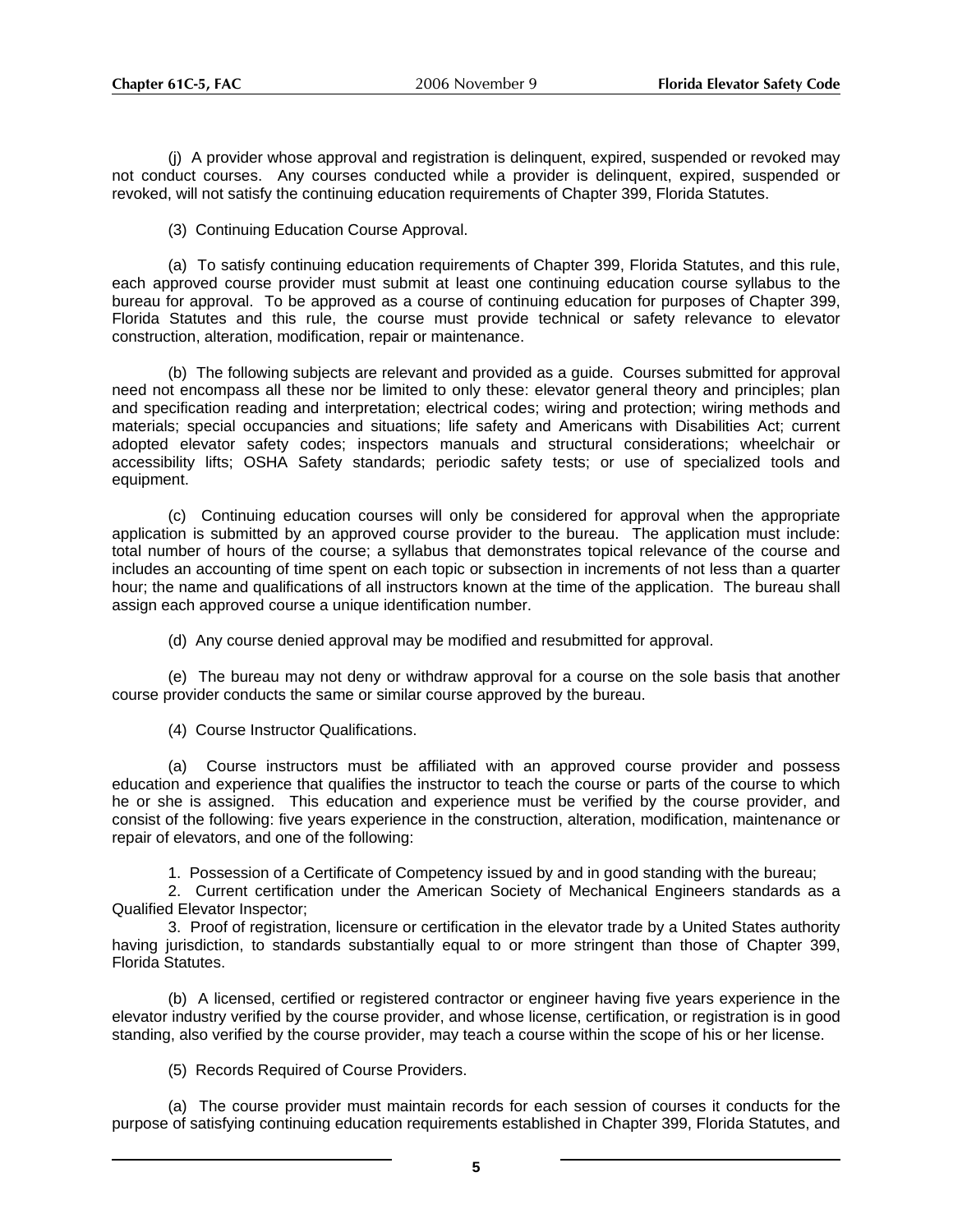provide any of these required records upon request by the bureau. Such records must be maintained for three years, and contain the following:

1. The time, dates and address of each course session.

2. The name, address and qualifications of any instructor teaching any portion of a course session.

3. The syllabus of each course, which must be provided to each attendee.

4. The name, address and bureau certification or registration number and type of each person that completed a course session, regardless of whether a fee is charged.

5. The original sign-in sheet used on-site to record attendance for each course session, which must include: the time, date and address of the course session, the attendee's printed name, signature, and bureau certification or registration number and type, and number of course hours the attendee completed. The sign-in sheet must prominently bear the following statement above the attendees information: "By affixing my name and/or signature and/or mark to this document, I attest and certify that I am correctly and accurately identified herein as the person attending this continuing education course session." The sign-in sheet must also bear the following statement: "I attest the information recorded herein is true and accurate" above the signature of the instructor and the printed names of the course provider and instructor.

(b) Upon completion of a course, each attendee shall receive from the course provider a certificate measuring 8½ inches by 11 inches, displaying the following: the time, date and address of the course session; name of the course; number of course hours attended; the name of the course provider and instructor, and bureau course identification number.

(6) Advertising Continuing Education Courses.

(a) A course provider may not advertise a course as approved by the bureau until such approval is granted.

(b) A course provider may not misrepresent or include false or misleading information regarding the contents, instructors or number of hours of any course approved under this rule.

(c) The course provider must include the bureau course identification number in any advertising used in connection with the course, and any other materials used in connection with the course including but not limited to the syllabus or other instructional materials.

*Specific Authority 399.001, 399.01, 399.02, 399.049, FS. Law Implemented 399.01(17), FS. History--New 11-9-06.* 

#### **61C-5.0012 Electrolysis Protection for Underground Hydraulic Elevator Cylinders.**

All newly installed underground hydraulic pressure cylinders shall be encased in an outer plastic containment to minimize electrolytic corrosion between the metal cylinder and ground cathode.

(1) The plastic casing shall be capped at the bottom, and all joints must be solvent or heat welded to insure water tightness.

(2) The plastic casing shall be constructed of polyethylene or polyvinyl chloride (PVC). The plastic pipe wall thickness must not be less than .125 inches (3.175 mm).

(3) The neck of the plastic casing shall have a means of inspection provided to monitor the annulus between the pressurized hydraulic cylinder and the protective plastic casing.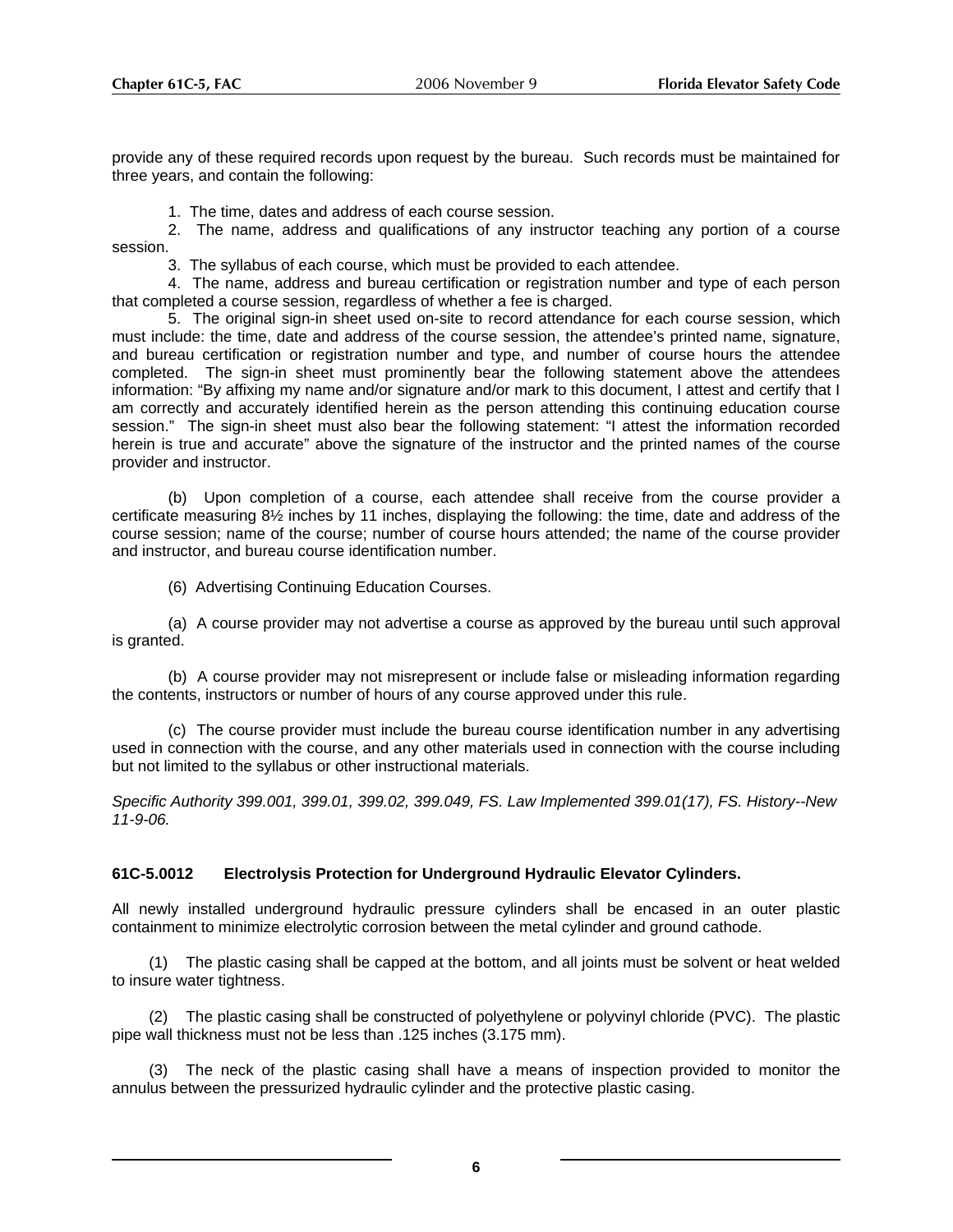(4) Replacements of existing hydraulic cylinders shall be protected by the aforementioned method where existing physical dimensions permit.

*Specific Authority 399.02 FS. Law Implemented 399.02 FS. History--New 9-10-89, Formerly 7C-5.0012.* 

#### **61C-5.004 Bulletin Boards.**

(1) Bulletin boards and frames used in elevator cars shall not create any conditions which will be unsafe for user of the elevator car. Users shall include:

- (a) Disabled persons;
- (b) Persons confined to wheelchairs; and
- (c) All other persons who may operate the elevator car in its normal course of use.

(2) Bulletin boards shall not protrude more than 1 inch beyond the vertical line of the car wall. They shall not encroach on any clearances required to be maintained in the elevator by chapter 399, Florida Statutes, and ASME A17.1.

(3) Bulletin boards shall be framed and all edges must be smooth and rounded. No sharp edges of any kind shall protrude.

(4) A glass or plastic cover shall be provided. Glass, if used, must meet the following requirements:

- (a) Be laminated;
- (b) Meet the requirement for laminated glass as set forth in ANSI Z97.1;
- (c) The cover shall be securely held in place by the frame.

(5) The frame and bulletin board shall be permanently fastened to the car wall in such a manner so that all parts including the cover in place will withstand any and all tests required of the elevator.

(6) All materials used shall be fire resistive equal to the requirements of the cab enclosure.

(7) The bottom of the bulletin boards shall not be less than 4 feet above the cab floor, and no less than three inches above a handrail. The total area shall not exceed 4 square feet.

*Specific Authority 399.02 FS. Law Implemented 399.02(2) FS. History--New 5-14-79, Amended 8-1-82, Formerly 7C-5.04, Amended 10-31-88, 4-11-91, Formerly 7C-5.004, Amended 2-2-94, 10-4-00.*

#### **61C-5.0051 Emergency Stop Switches and In-Car Stop Switches.**

(1) Emergency Stop Switches. Only passenger elevators with non-perforated enclosures, installed prior to May 14, 1979, shall be permitted to have an emergency stop switch in the elevator car. The emergency stop switch shall be located in or adjacent to the operating panel of the elevator car in accordance with the ASME A17.1, rule 210.2(e).

(a) Exception. The requirements of subsection (1) of this rule shall not apply to those elevators whose owners have removed the emergency stop switch after receiving written approval from the division.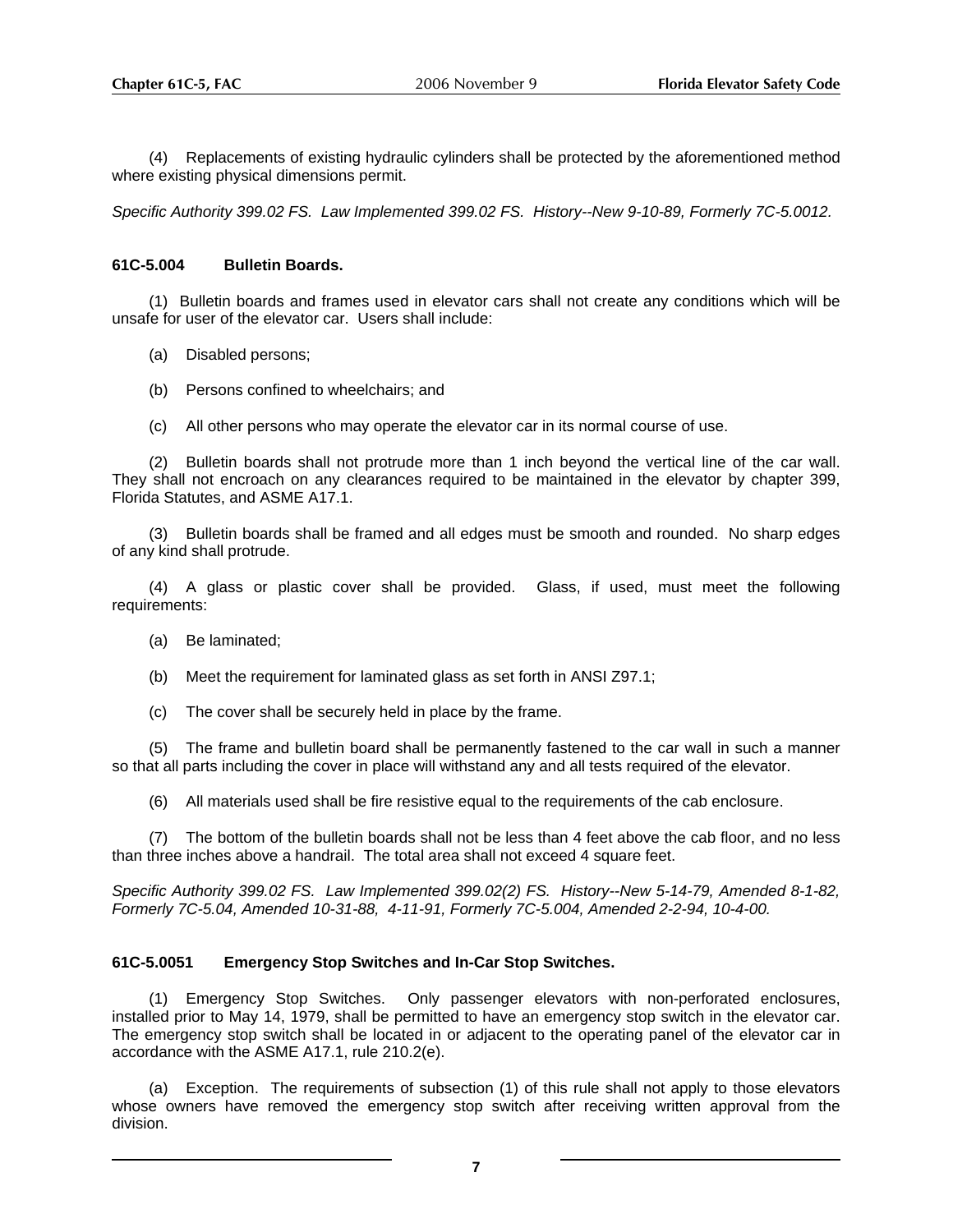(b) An emergency stop switch shall be provided in the car of all freight and passenger elevators with a perforated enclosure, in accordance with ASME A17.1, rule 210.2(e).

(2) In-Car Stop Switch -- New Installations. On passenger elevators equipped with non-perforated enclosures, a stop switch, either key operated or behind a locked cover, shall be provided in the car and located in or adjacent to the car operating panel, in accordance with ASME A17.1, rule 210.2(v).

*Specific Authority 399.02 FS. Law Implemented 399.02 FS. History--New 5-6-90, Formerly 7C-5.0051, Amended 2-2-94.* 

#### **61C-5.0052 Falsification of Reports.**

*Specific Authority 399.02, 399.10, 399.105 FS. Law Implemented 399.105(4) FS. History--New 4-11-91, Formerly 7C-5.0052, Repealed 8-1-96.*

#### **61C-5.006 Elevator Fees; Construction and Alteration Permits; Annual Certificates of Operation; Delinquency Fee; Temporary Operation Permits Certificate Replacement.**

(1) Application for elevator permit to erect or move shall be accompanied by a fee of \$250. Every permit issued becomes invalid unless the work authorized by such permit is commenced within 1 year after issuance, of if the work authorized by such permit is suspended or abandoned for a period of 1 year after the time the work is commenced; provided that, for good cause, one or more extensions of time, for periods not exceeding 90 days each may be allowed. Such extensions shall be in writing and signed by the director or his designee. The following grounds for extension shall constitute good cause for the granting of an extension:

(a) An extension of time shall be granted due to delays in construction, including delay arising from the non-availability of parts necessary to complete construction; except when the director or his designee determines that the delay is the fault of the contractor or applicant, or where the delay results from failure to diligently pursue construction.

(b) An extension of time shall be granted due to delays caused by the injury, illness or death of an involved material party to the construction.

(c) The director shall also grant an extension of time where failure to grant the requested extension will impose hardship on the party requesting the permit; except when the director or his designee determines that the necessity for the extension is due to the party's own negligence and the necessity for the extension would have been avoided by the party's exercise of due diligence.

(2) Application for elevator permit to alter shall be accompanied by a fee of \$200.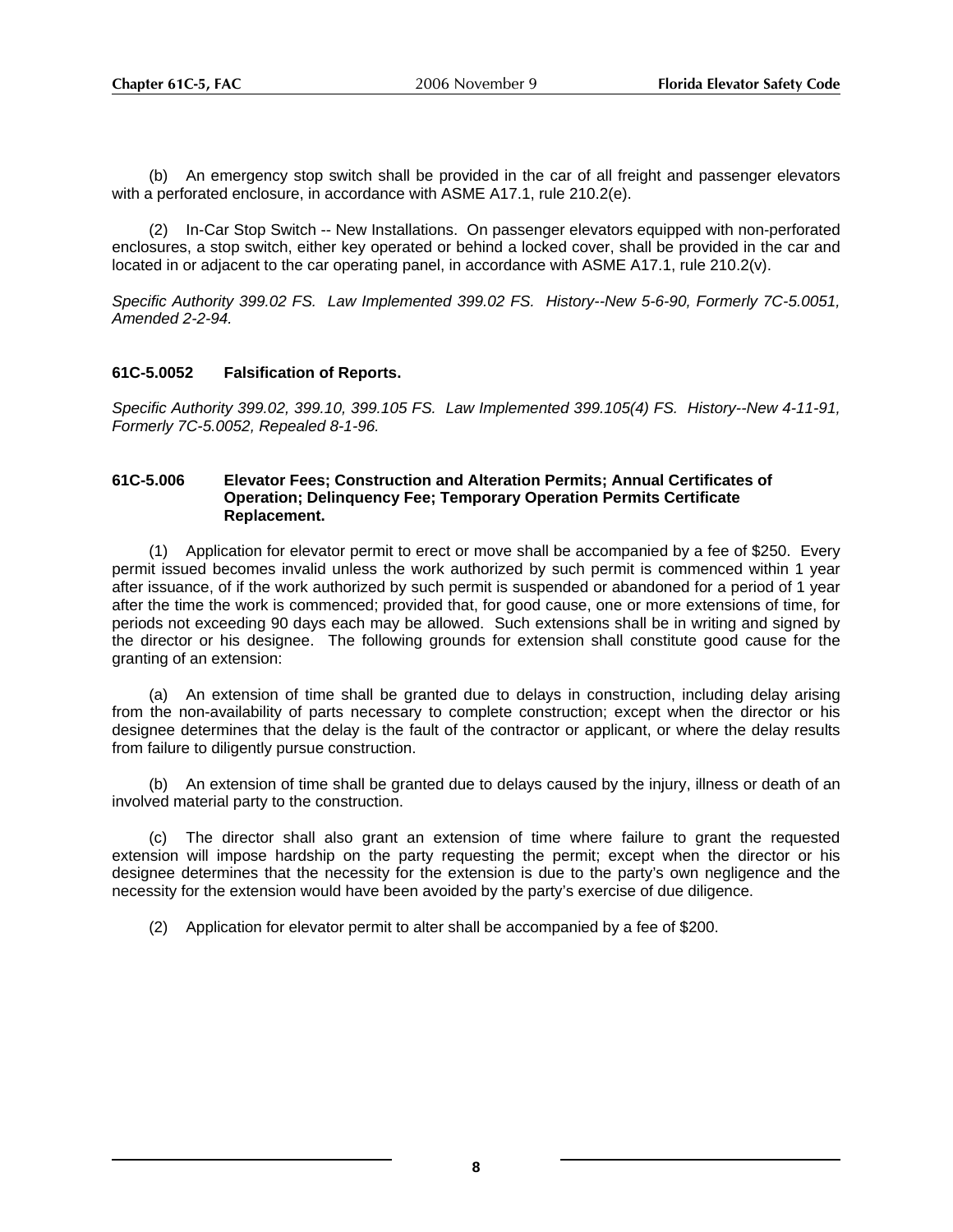(3) The annual renewal period of certificates of operation commences on August 1 of each year. A renewal application for a certificate of operation filed with the division after August 1 of each year must be accompanied by a delinquency fee of \$50 in addition to the annual renewal fee and any other fees required by law. For the purpose of this section, all certificates will expire on July 31 at 11:59 p.m. of each year. Applications for renewal certificates of operation not paid by August 1 of each year will be deemed delinquent.

(4) Annual certificate of operation fees for elevators are based on whether or not a service maintenance contract to insure safe elevator operation is consistently in force. In addition, the fee shall be based on the following schedules:

(a) Fees based on type of installation and number of landings. Hand-operated, electric, hydraulic passenger and freight elevators, escalators, side walk elevators, power operated dumbwaiters, material lifts and dumbwaiters with automatic transfer devices, inclined stairway chairlifts, inclined and vertical wheelchair lifts and inclined elevators.

| <b>NUMBER OF LANDINGS</b>          | <b>FEES UNDER</b><br><b>SERVICE</b><br><b>MAINTENANCE</b><br><b>CONTRACT</b> | <b>FEE NO</b><br><b>SERVICE</b><br><b>MAINTENANCE</b><br><b>CONTRACT</b> |
|------------------------------------|------------------------------------------------------------------------------|--------------------------------------------------------------------------|
| Elevators serving 0 - 2 landings   | \$32                                                                         | \$72                                                                     |
| Elevators serving 3 - 5 landings   | \$36                                                                         | \$77                                                                     |
| Elevators serving 6 - 10 landings  | \$41                                                                         | \$81                                                                     |
| Elevators serving 11 - 15 landings | \$45                                                                         | \$86                                                                     |
| Elevators serving Over 15 landings | \$45                                                                         | \$90                                                                     |

(b) Fee based on type of installation, regardless of the number of landings:

| <b>TYPE OF INSTALLATION</b>                          | <b>FEES UNDER</b><br><b>SERVICE</b><br><b>MAINTENANCE</b><br><b>CONTRACT</b> | <b>FEE NO</b><br><b>SERVICE</b><br><b>MAINTENANCE</b><br><b>CONTRACT</b> |
|------------------------------------------------------|------------------------------------------------------------------------------|--------------------------------------------------------------------------|
| Special purpose Elevators,<br>Manlifts, Moving Walks | \$45                                                                         | \$90                                                                     |

(c) Fee for Temporary Operating Permits -- \$100. The permit shall be issued for a period not to exceed 30 days.

 (5) Replacement of a mutilated or lost certificate of operation shall be provided to the owner when requested in writing to the division. Such replacement certificates shall have the word "DUPLICATE" stamped in large letters across the face and bear the same serial number as the original.

(6) THESE FEES ARE NONREFUNDABLE.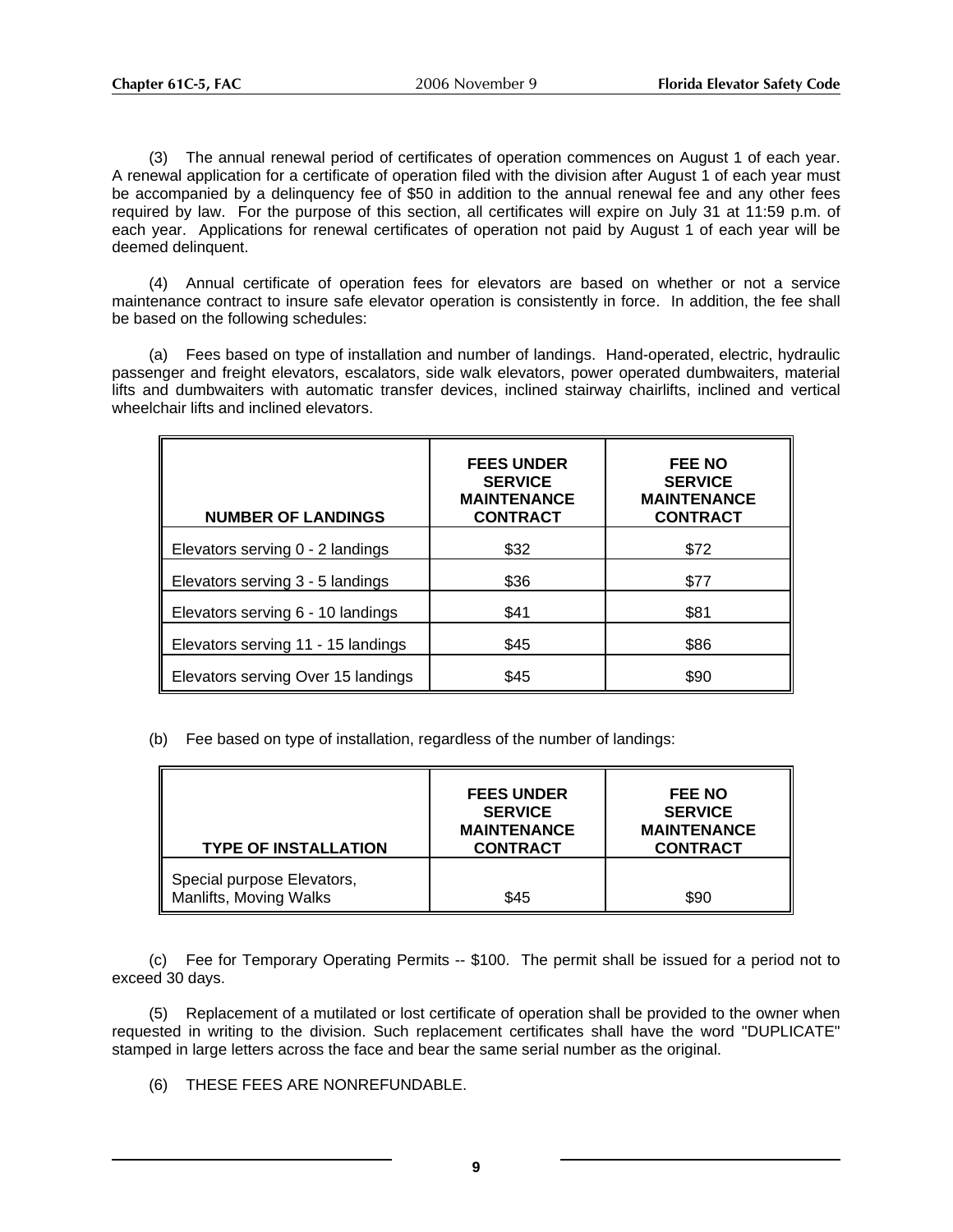*Specific Authority 399.07(1)(d), 399.07(2)(d), 399.10 FS. Law Implemented 399.07(1)(d), (2)(d) FS. History--New 8-21-79, Amended 11-20-79, 10-8-81, 4-21-82, 8-1-82, 11-27-83, 9-19-84, 10-8-85, Formerly 7C-5.06, Amended 10-31-88, 7-1-92, 10-11-92, Formerly 7C-5.006, Amended 2-2-94, 1-1-98, 5- 24-01.*

# **61C-5.007 Fees; Certificates of Competency, Renewal.**

- (1) The initial application for a certificate of competency shall be accompanied by a fee of \$100.
- (2) The renewal application for a certificate of competency shall be accompanied by a fee of \$50.

(3) All applicants for a Certificate of Competency must have a degree in mechanical or electrical engineering from a four-year, accredited College or University or equivalent work experience in the construction, installation, inspection, maintenance, and repair of elevators. Work in the areas indicated above may be substituted on a year for year basis for the required College training.

(4) Each Certificate of Competency shall be issued for a calendar year and shall expire at the end of the year unless renewed by the division. For the purpose of this section, certificates will expire on December 31 at 11:59 p.m. of each year. Applications for renewal certificates of competency must be paid by January 1 of each year.

(5) Before an initial Certificate of Competency is issued by the division, the applicant must pass an examination conducted by the division or its designee covering the construction, installation, inspection, maintenance, and repair of elevators and their appurtenances.

 (6) Each elevator company employing a person or persons to construct, install, inspect, maintain, or repair any vertical conveyance regulated by the bureau, must register and have on file with the division a valid Certificate of Comprehensive General Liability Insurance evidencing coverage limits in the minimum amounts of \$100,000 per person and \$300,000 per occurrence and the name of at least one employee who holds a current Certificate of Competency issued pursuant to section 399.01(17), Florida Statutes.

(7) Any elevator company that fails to register with the division is subject to an administrative fine set by the division not greater than \$500 in addition to any other penalty provided by law.

(8) Each certified elevator inspector and each certified elevator technician who, independent of a registered elevator company as defined in section 399.01(13), Florida Statutes, performs any services on any vertical conveyance regulated by the bureau must have on file with the division a valid Certificate of Comprehensive General Liability Insurance evidencing coverage limits in the minimum amounts of \$100,000 per person and \$300,000 per occurrence prior to performing any services independent of a registered elevator company.

*Specific Authority 399.001, 399.049, 399.10, 399.105(2), FS. Law Implemented 399.01(13), 399.01(14), 399.01(15), 399.01(17), FS. History- New 10-8-81, Amended 11-27-83, 2-19-84, Formerly 7C-5.07, Amended 4-11-91, Formerly 7C-5.007, Amended 2-2-94, 8-21-06.*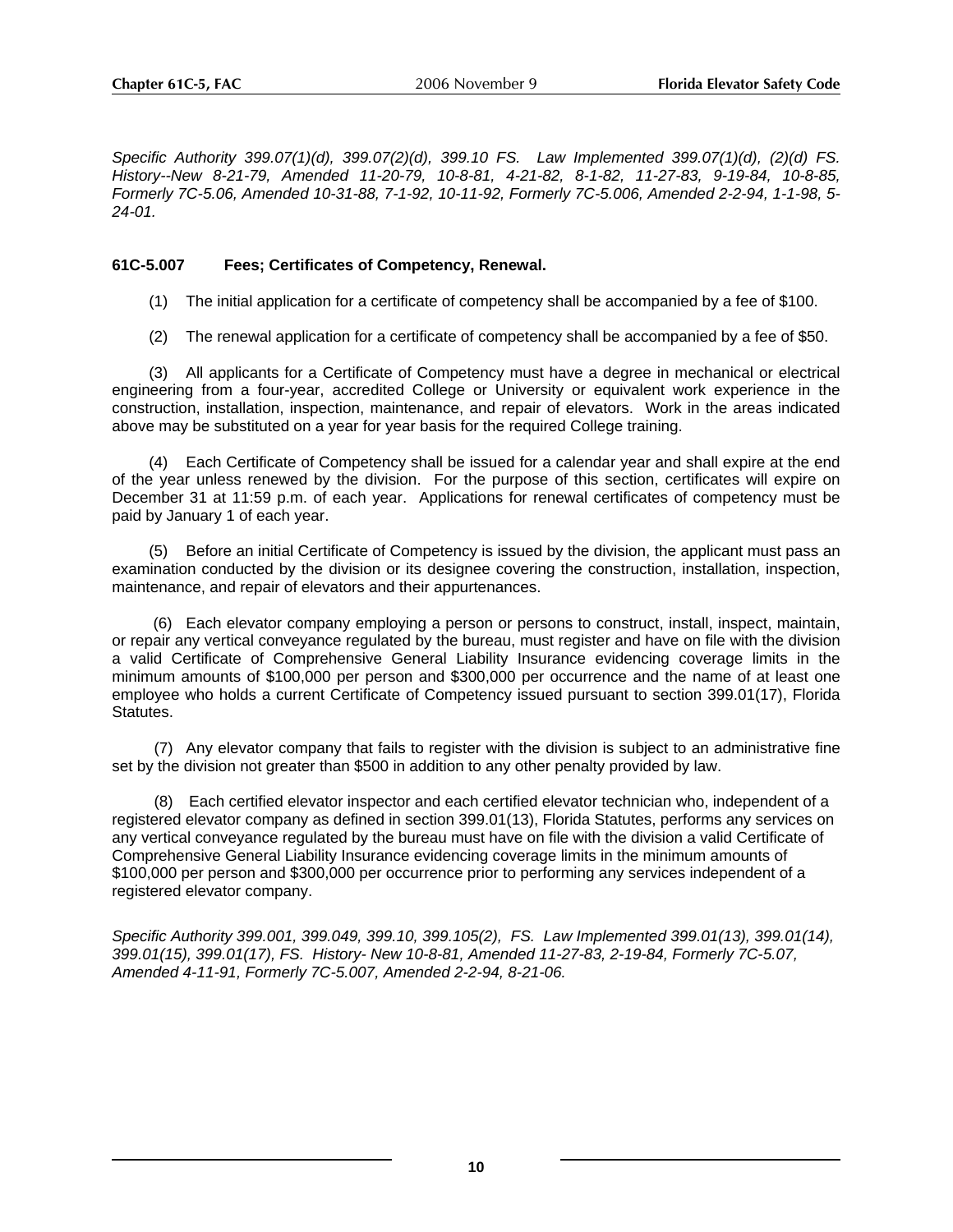## **61C-5.009 Venting of Hoistways, Minimum Requirements.**

The following requirements shall apply unless local applicable codes provide a more stringent standard:

(1) Hoistways of elevators serving more than three stories shall be provided with means for venting smoke and hot gases to the outer air in case of fire. However, such requirement shall not apply to hoistways not extending into the top floor of the building, in buildings other than hotels, apartment houses, hospitals and similar buildings with overnight sleeping quarters, where the hoistways are equipped with automatic sprinklers connected to the building water supply system or to an approved automatic sprinkler system. Refer to National Fire Protection (NFPA) No. 13 Sprinkler Systems.

(2) Vents shall be located:

(a) In the side of the hoistway enclosure directly below the floor or floors at the top of the hoistway, and shall open either directly to the outer air through noncombustible ducts to the outer air; or

(b) If approved by a local building official, in the wall or roof of the penthouse or overhead machinery space above the roof, provided that openings have a total area not less than the minimum specified in subsection (3) of this rule.

(3) The area of the vents shall be not less than 3.5 percent of the area of the hoistway nor less than 3 square feet for each elevator car, whichever is greater. Of the total required vent area, not less than 1/3 shall be permanently open or automatically opened by a damper. A hinged damper which will open under a small amount of pressure shall be considered a permanently open vent. However, where mechanical ventilation providing equivalent venting of the hoistway is provided, the required vent area may be reduced if it maintains adequate ventilation and if:

(a) The building is not a hotel, apartment house, hospital or similar building with overnight sleeping quarters, or

- (b) The hoistway or machine room is so located that it has no outside exposure, or
- (c) The hoistway does not extend to the top of the building, or
- (d) The hoistway or machine room exhaust fan is automatically reactivated by thermostatic means.

*Specific Authority 399.02 FS. Law Implemented 399.02 FS. History--New 7-12-83, Formerly 7C-5.09, Amended 11-1-87, 10-31-88, Formerly 7C-5.009, Amended 2-2-94, 10-04-00.*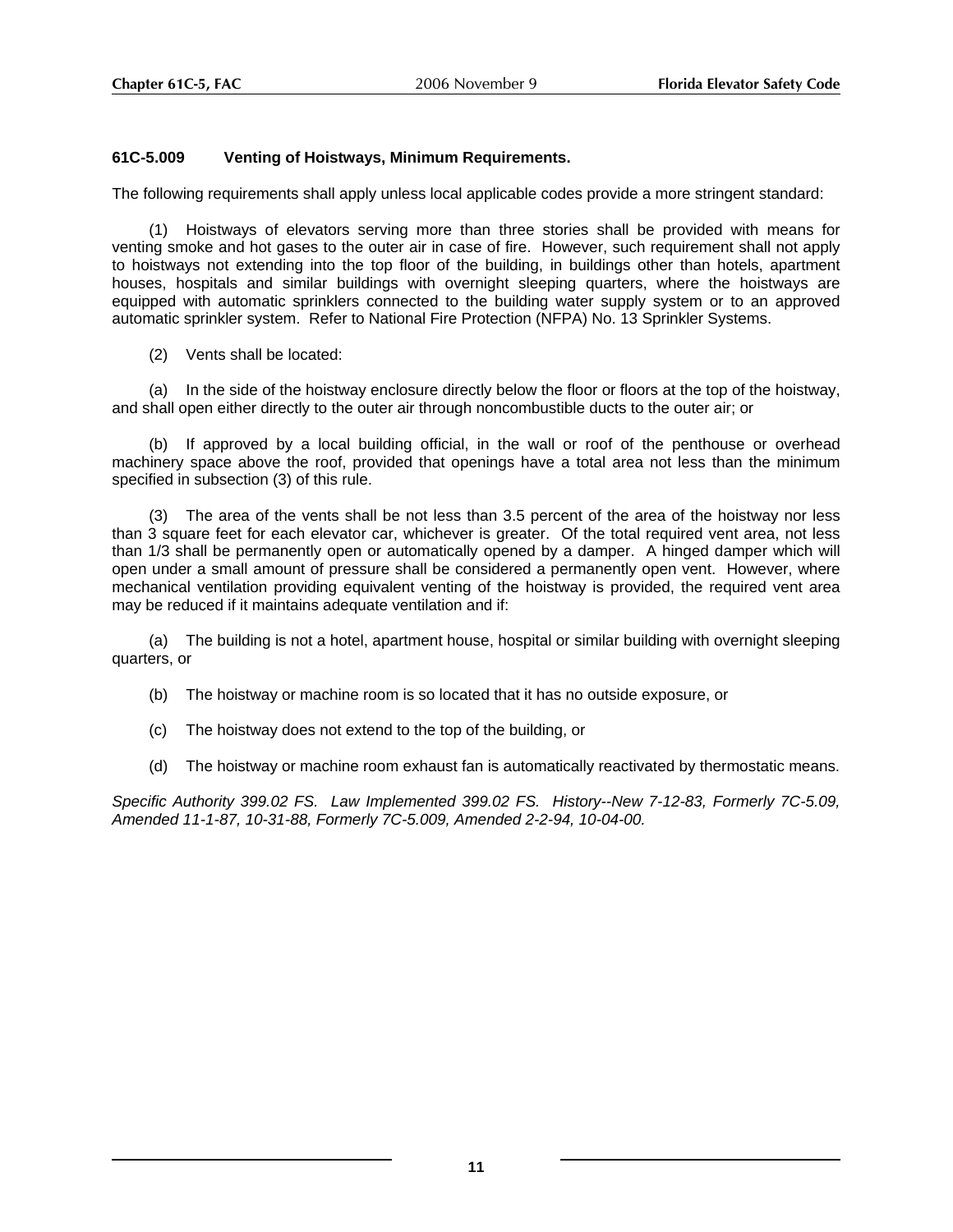# **61C-5.011 Alterations to Electric and Hydraulic Elevators and Escalators.**

(1) In addition to the alterations set forth in Rule 1003.3 and Rule 1006.3, ASME A17.1, 1996, the following alterations require, in addition to a construction permit, that inspections and tests be performed to determine conformance with the ASME A17.1, 1996, rules cited below:

|     | <b>ALTERATIONS</b>                                                    | <b>Electric Elevators</b> | <b>Hydraulic Elevators</b> |
|-----|-----------------------------------------------------------------------|---------------------------|----------------------------|
| (a) | Addition of elevator to existing hoistway (new<br>installation)       | 1201.1b                   | 1201.1b                    |
| (b) | Brake (replacement of existing drive machine<br>brake by a new brake) | 208-210.8                 |                            |
| (c) | Buffer (addition of oil buffer)                                       | 1202.2                    | 1203.2b                    |
| (d) | Driving machine (replacement of)                                      | 1202.9a                   | 1203.3                     |
| (e) | Freight elevator converted to passenger service                       | 1202.8a                   | 1203.2h                    |
| (f) | Rope, replacement in size or number of ropes                          | 1200.4d                   | 1200.4d                    |
| (g) | Sheave, driving machine (replacement in size)                         | 1202.9a                   | 1202.9a                    |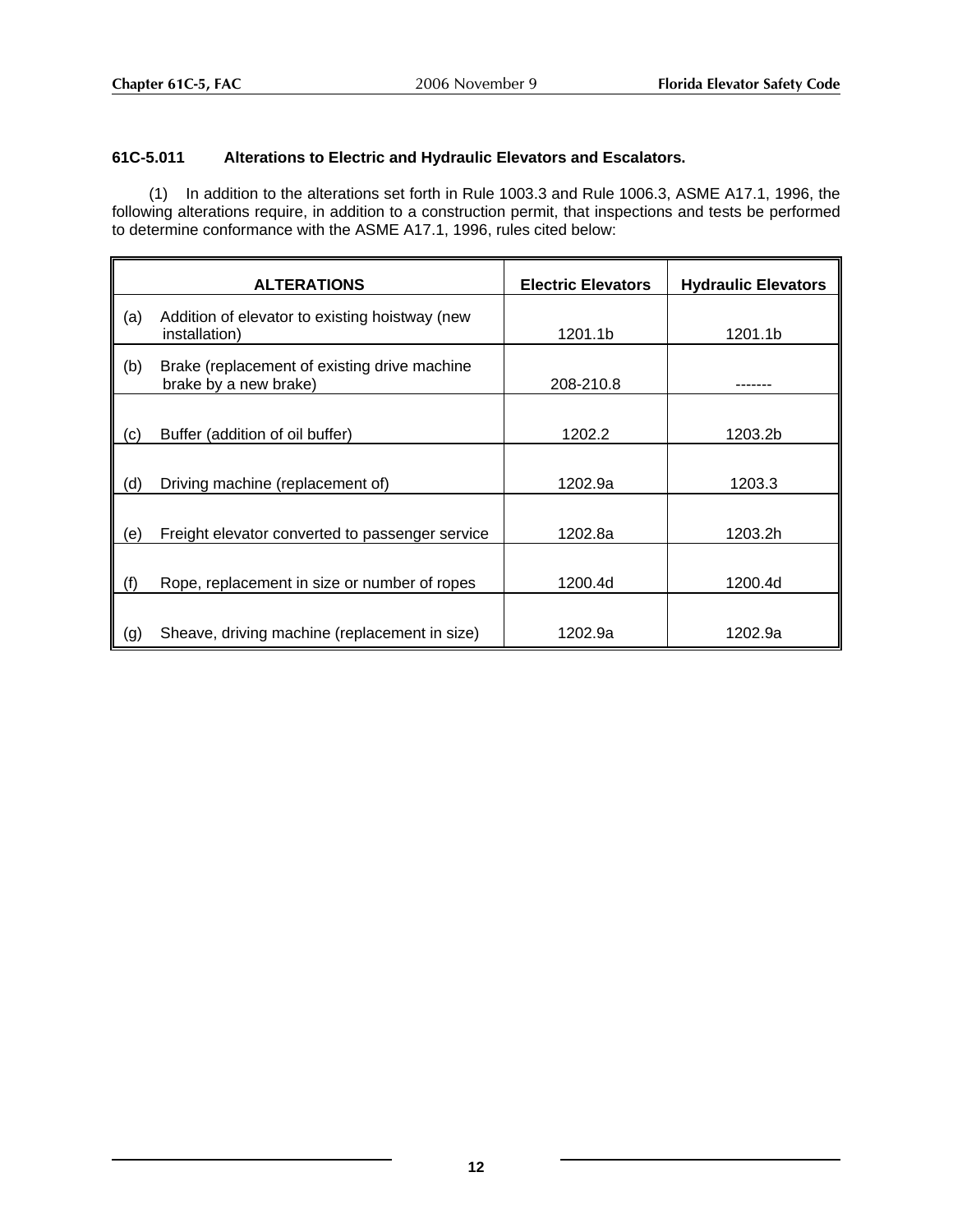(2) The following alterations require, in addition to a construction permit, that inspections be performed to determine conformance with the ASME A17.1, 1996, rule cited below:

|     | <b>ALTERATIONS</b>                                                       | <b>Electric Elevators</b> | <b>Hydraulic</b><br><b>Elevators</b> |
|-----|--------------------------------------------------------------------------|---------------------------|--------------------------------------|
| (a) | Access Switch (addition of)                                              | 1201.11d                  | 1203.1k                              |
| (b) | Automatic transfer device (addition of)                                  | 1205                      | 1205                                 |
| (c) | Car, door or gate (addition of car door or gate<br>electric contacts)    | 1202.5                    | 1203.2e                              |
| (d) | Car enclosure                                                            | 1202.5                    | 1203.2e                              |
| (e) | Car leveling device (addition of) and (trucking<br>device)               | 1202.12b                  | 1203.8b                              |
| (f) | Control                                                                  | 1202.12e                  | 1203.8f                              |
| (g) | Control equipment                                                        | 1202.12                   | 1203.8                               |
| (h) | Controller (existing controller w/new) (excluding<br>dispatching device) | 1202.12d                  | 1203.8e                              |
| (i) | Counterweight (change of)                                                | 1202.3                    | 1203.2c                              |
| (i) | Increase in travel (or decrease)                                         | 1202.10a                  | 1203.4a                              |
| (k) | Door, hoistway (replacement of all hoistway doors)                       | 1201.10                   | 1203.1j                              |
| (1) | Escalator, relocation of                                                 | 1207                      |                                      |
| (m) | Escalator, skirt switches (addition of safety device)                    | 805                       |                                      |
| (n) | Freight elevator permitted to carry passengers                           | 1202.8c                   | 1203.2j                              |
| (o) | Guide rails (change in type or size)                                     | 1202.1                    | 1203.2a                              |
| (p) | Hoistway door, power operation of (addition of)                          | 1201.12                   | 1203.1m                              |
| (q) | Hoistway door locking device (addition of)                               | 1201.11                   | 1203.1k                              |
| (r) | Operation, change in type of                                             | 1202.12f                  | 1203.8q                              |
| (s) | Platform, car (complete replacement of)                                  | 1202.4a                   | 1203.2d                              |
| (t) | Roller guide shoe, counter-weight and car<br>(addition of)               | 1202.3                    | 1202.3                               |
| (u) | Rope equalizer (addition of)                                             | 1202.14c                  | 1203.9c                              |
| (v) | Rope fastening device, auxiliary (addition of)                           | 1202.14d                  | 1202.14d                             |
| (w) | Tank (replacement of) (with different capacity)                          |                           | 1203.6                               |
| (x) | Top of car operating device (addition of)                                | 1202.12a                  | 1203.8a                              |